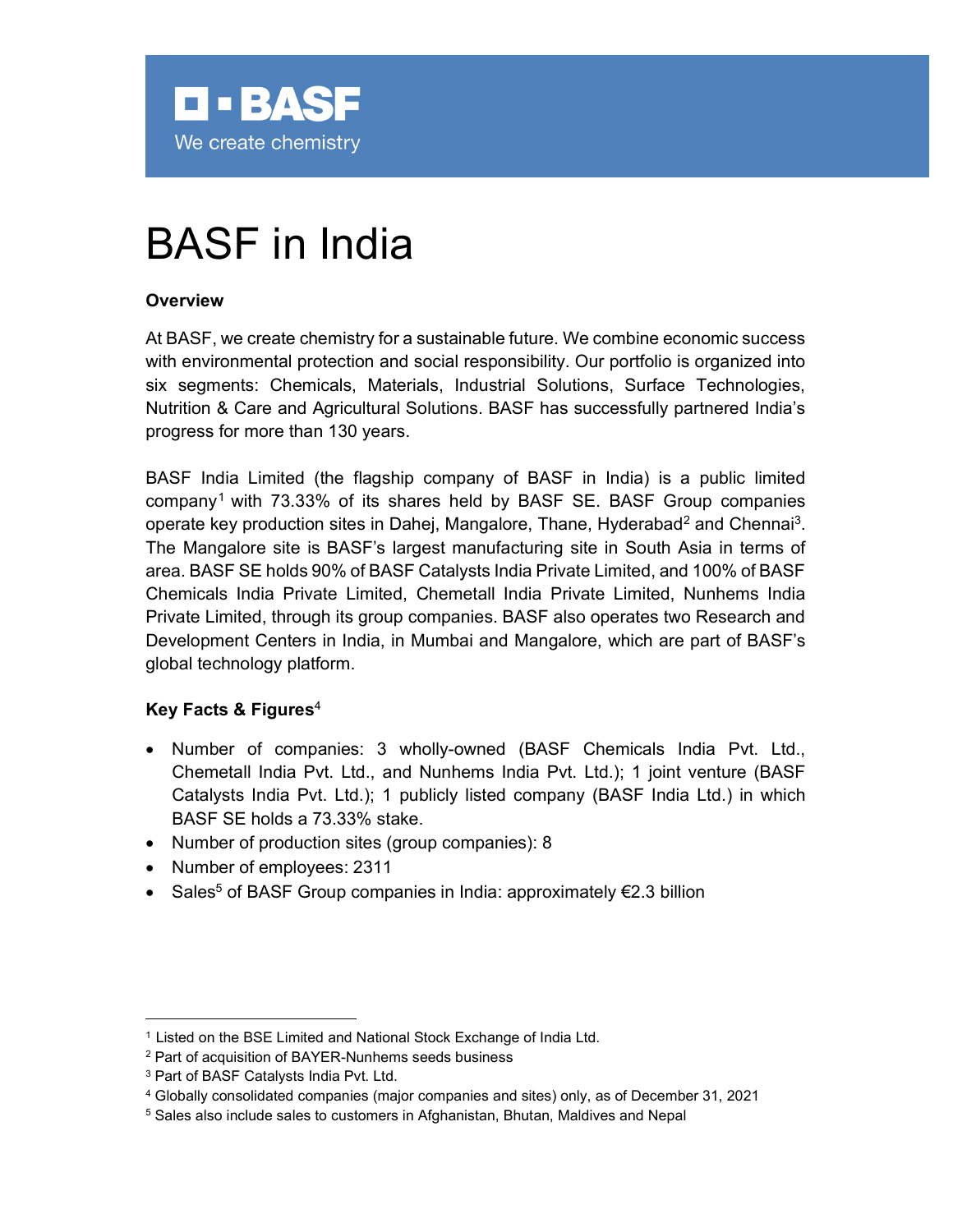Page 2

## Production sites in India

Dahej

- An integrated hub for polyurethanes manufacturing, also housing production facilities for care chemicals and polymer dispersions for the coatings and paper businesses
- Established in 2014

### Thane

- Engineering plastics and polyurethanes
- Established in 1966

#### Mangalore

- Dyes, polymer dispersions, coatings and construction chemicals
- BASF's largest manufacturing facility in South Asia in terms of area
- Established in 1996, the site completed 25 years of operations in 2021

#### Chennai

- BASF Catalysts India Pvt. Ltd.
- Automotive catalysts
- New site established in 2017, the business completes 25 years of operations in India in 2022

#### Panoli

- Performance polyamides used in wide range of engineering plastics
- Serves automobile, electrical and consumer goods industry
- Part of BASF since the acquisition of Solvay's polyamide business in 2020

#### Pune & Chennai (Chemetall India Pvt. Ltd.)

- Industrial coatings, surface treatment solutions
- Pune plant established in 2001, and has expanded over the years
- Chennai plant established in 2012 and completes ten years of operations in 2022
- Part of BASF since the acquisition of Chemetall in 2017

#### Hyderabad

- Seed processing and quality testing facility for Nunhems
- Established in 2002 (part of BASF since 2018)
- One of the three seed processing facilities for Asia for Nunhems; seed quality lab authorized by NAKT (Naktuinbouw) Netherlands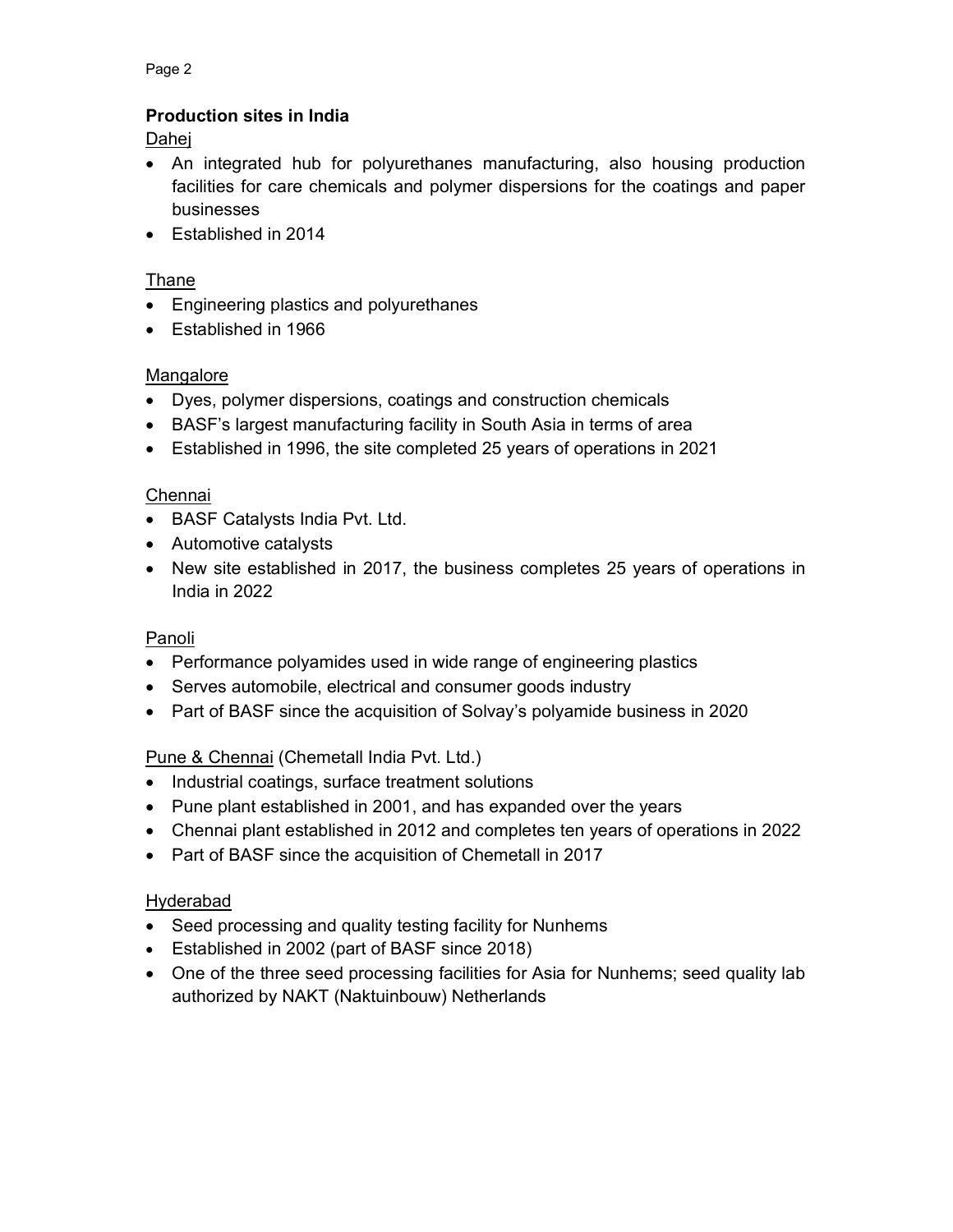#### Research and Development

- BASF has two R&D centers in India: one in Mumbai and one in Mangalore. The centers work closely with BASF's Global Technology Platform as well as several technical labs that focus on developing sustainable solutions to meet the demands of customers across different industries. The Coatings Technical Center in Mangalore completed a decade of operations in 2021.
- In May 2015, BASF inaugurated an Agricultural Research Station in Lonikand near Pune. The site conducts global agricultural research on herbicides, fungicides, and insecticides, as well as on solutions that go beyond classical crop protection tools and is an integral part of BASF's global research and development network.
- In March 2017, BASF inaugurated the Innovation Campus in Mumbai, its second-largest R&D site in Asia Pacific. Now completing its fifth year, the Innovation Campus hosts global research activities as well as regional and local development activities. Its development activities will serve BASF's Performance Chemicals, Care Chemicals, and Pigments & Dispersions businesses. The site can accommodate up to 300 scientists and has received the Gold Leadership in Energy and Environmental Design (LEED®) certification.
- Nunhems' state-of-the-art R&D facility at Bengaluru is equipped with best-in-class resources and scientists materializing the 'Global Specialist' commitment. The unique portfolio of solutions is an example of the company's strong and core innovative approach towards shaping the future of vegetable seeds.

#### **Community**

BASF in India focuses on areas including Water, Sanitation & Hygiene (WASH), and Education.

#### Water, Sanitation and Hygiene Projects (WASH) over the last few years

- Chennai: Since March 2015, BASF has sponsored five water treatment facilities ("Water ATMs") dispensing 32 million liters of clean drinking water for local communities with more than 4,200 registered households.
- Mangalore: Under the WASH outreach program, one public toilet was built for truck drivers, as well as 12 school toilets benefitting more than 2,200 students. Other WASH outreach related programs were also conducted with Water Labs for more than 3,200 students. Menstrual hygiene workshops were held for 850 students.
- Dahej: 280 household toilets and one school toilet were constructed for local communities. BASF supported WASH outreach program to drive behavioral change for 5,500 villagers and implemented menstrual hygiene programs,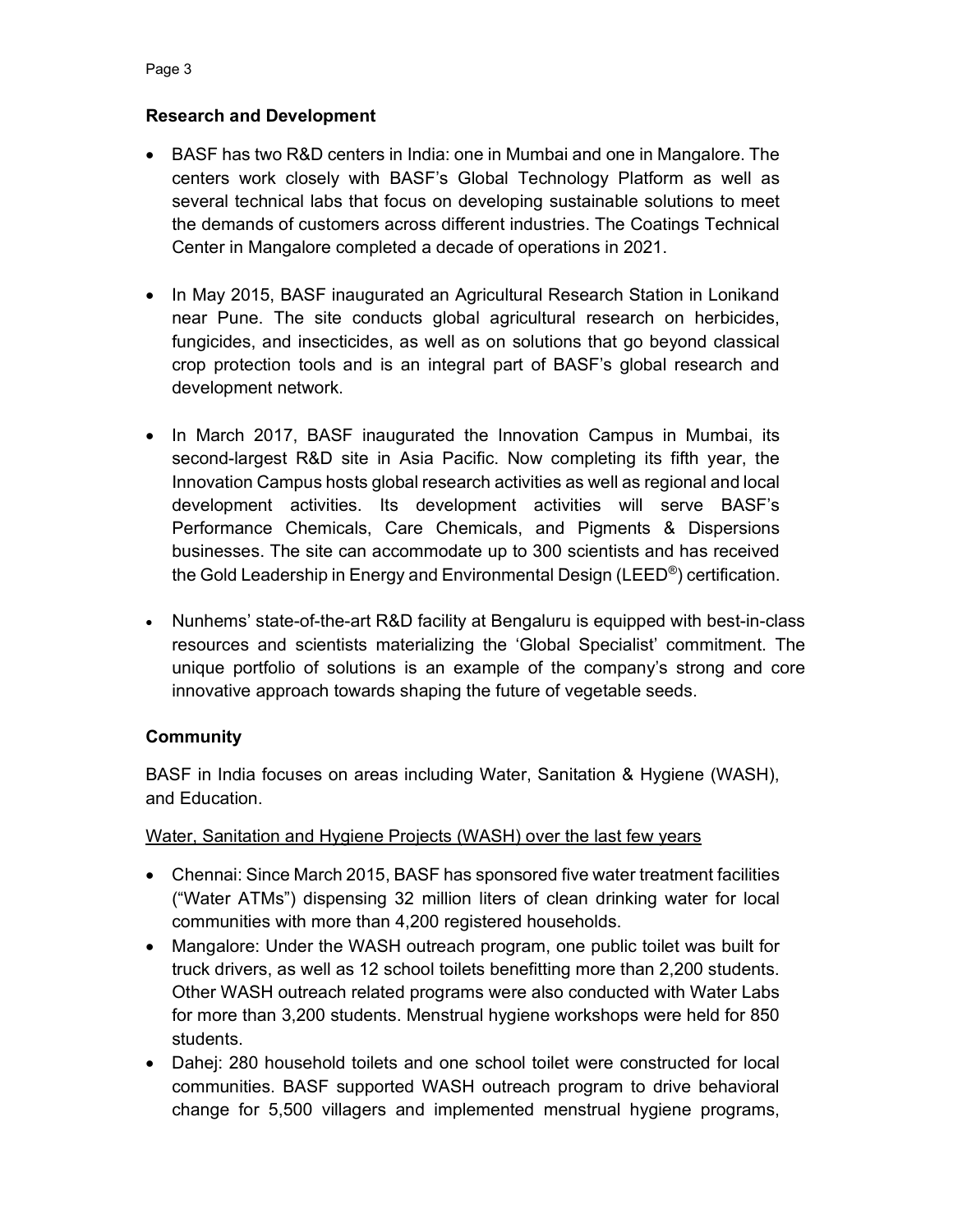reaching more than 700 women. Additionally, BASF sponsored and distributed waste bins for 24 communities and 600 households along with one e-rickshaw.

- Thane: A water treatment facility and a refurbished public toilet block were dedicated to the local community under the "BASF Landmark Project". Over 700 families have registered for the Water ATM till date, while close to 600 residents benefit from the toilet facility.
- Pune: Washrooms built for four schools, while deploying reverse osmosis (RO) water treatment systems for water drinking facilities in four schools.
- Hyderabad: BASF's Nunhems vegetable seeds business installed a new water purification plant in 2019 near its production site, and later handed it over to a community owned and managed institution for operation and maintenance. Meanwhile, a low-cost sanitary pad unit has been set up and handed over to a local women-led institution to help with project viability and sustainability.
- Koppal: The Nunhems team initiated a model village program that provides training to low-income farmers from 10 villages to improve the quality of rural lives.

#### Education focused activities

- BASF has collaborated with two non-governmental organizations, STEM Learning and LEAF Society, to install two school science labs in Mangalore. Employee volunteers have been visiting seven schools every month since 2011, to educate students on how to conserve, analyze and purify water, using water laboratories.
- To improve the teaching standards in schools, BASF installed two digital classrooms each at schools in Dahej and Thane. These schools serve less privileged communities in the area.
- BASF team contributed with content and supported the PM e-Vidya program to create digital educational content for science. The modules were aired through Television and Radio to reach over 3.7 crore students as well as teachers across India.
- The Chemetall team continues to support the i-Teach School program and has conducted science labs for five higher secondary schools in Pune. The team also set up smart learning facilities for ZP primary school and 5 classrooms for ZP secondary school.

#### COVID-19 relief

We extended our full support to the local community and the government to overcome the unprecedented coronavirus pandemic through several donations and relief initiatives.

• In June 2020, BASF Group companies in India spent its CSR resources to earmark a relief fund of INR 31.2 million to support the PM CARES (Citizen